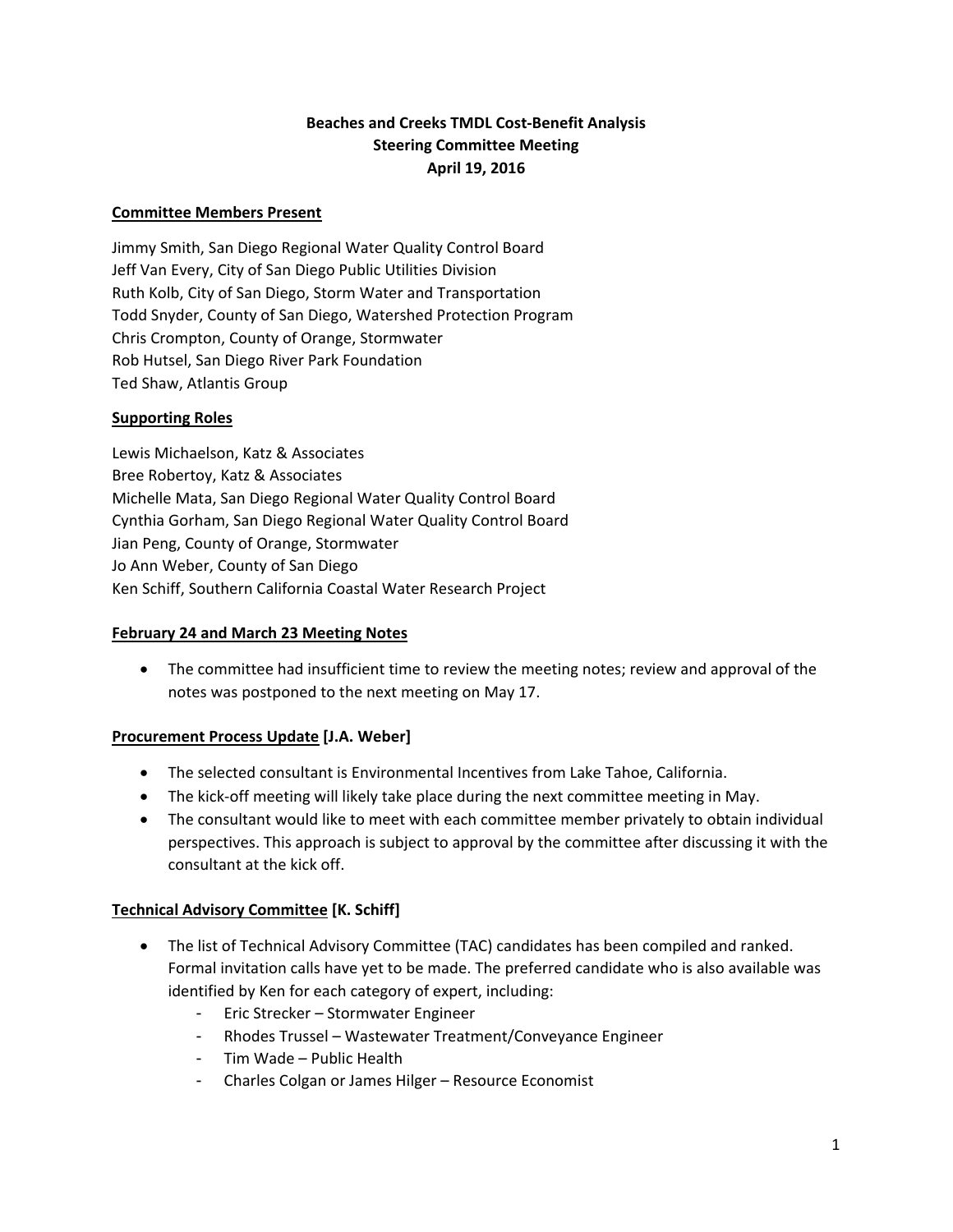A discussion of each candidate's qualifications and why Ken ranked them in the order he had ensued.

# *Stormwater Engineer Expert*

- First choice: Eric Strecker, Geosyntec
	- o E. Strecker is an expert on BMPs and is available and willing to participate on the TAC.
	- o He has not worked on WQIPs in San Diego region, but his organization has.
- Second choice: Jonathon Jones, Wright Water Engineers
	- o J. Jones is qualified. He is from Ohio, and the committee has not worked with him before.
- Third choice: Robert Pitt, University of Alabama
	- o R. Pitt is not available.

# *Conflict of Interest Discussion*

- Concern was expressed about Strecker's company affiliation and whether it could affect the advice that he would give.
- C. Crompton: In regards to whether there is a conflict of interest in having Eric Strecker on the TAC, Orange County does work with Geosyntec, and Geosyntec may do future modeling work for the County. However, Eric would not be performing the modeling work, and he is very ethical and unbiased. He is also the most highly qualified and local.
	- o R. Kolb: The City of San Diego uses Geosyntec as a consultant. However, they are usually used for design of a specific BMP, not regulatory support.
	- o K. Schiff: Based on past experience, Eric is unbiased and will provide the advice the steering committee is looking for. He is the national leader.
- R. Kolb: The TAC committee will only be providing advice about the cost-benefit analysis, not making decisions.
- J. Smith: Opinions of the TAC will be made public. TAC members should be outside the process.
- R. Hutsel: When considering whether there is a conflict of interest, the following questions should be asked:
	- o Does the TAC candidate work for the consultant?
	- o Does the TAC candidate work for any committee members?
- K. Schiff: According to the process defined by the steering committee, the committee had an opportunity to decline to invite any TAC candidate, which included Eric Strecker. From the list vetted by the steering committee, the Southern California Coastal Water Research Project (SCCWRP) chose the TAC members, so the process was independent.
- T. Shaw: Potential conflicts need to be clearly disclosed.
- What about conflict of interest in the context of Water Quality Improvement Plans (WQIP) involvement?
	- o J. Smith: There could be an inherent bias in accepting the WQIP if a firm helped develop the plan as Geosyntec did.
- K. Schiff: SCCWRP has overseen many such TACs and understands how to ensure TAC members stick to the technical aspects and remain independent. That is why SCCWRP was chosen to lead the TAC.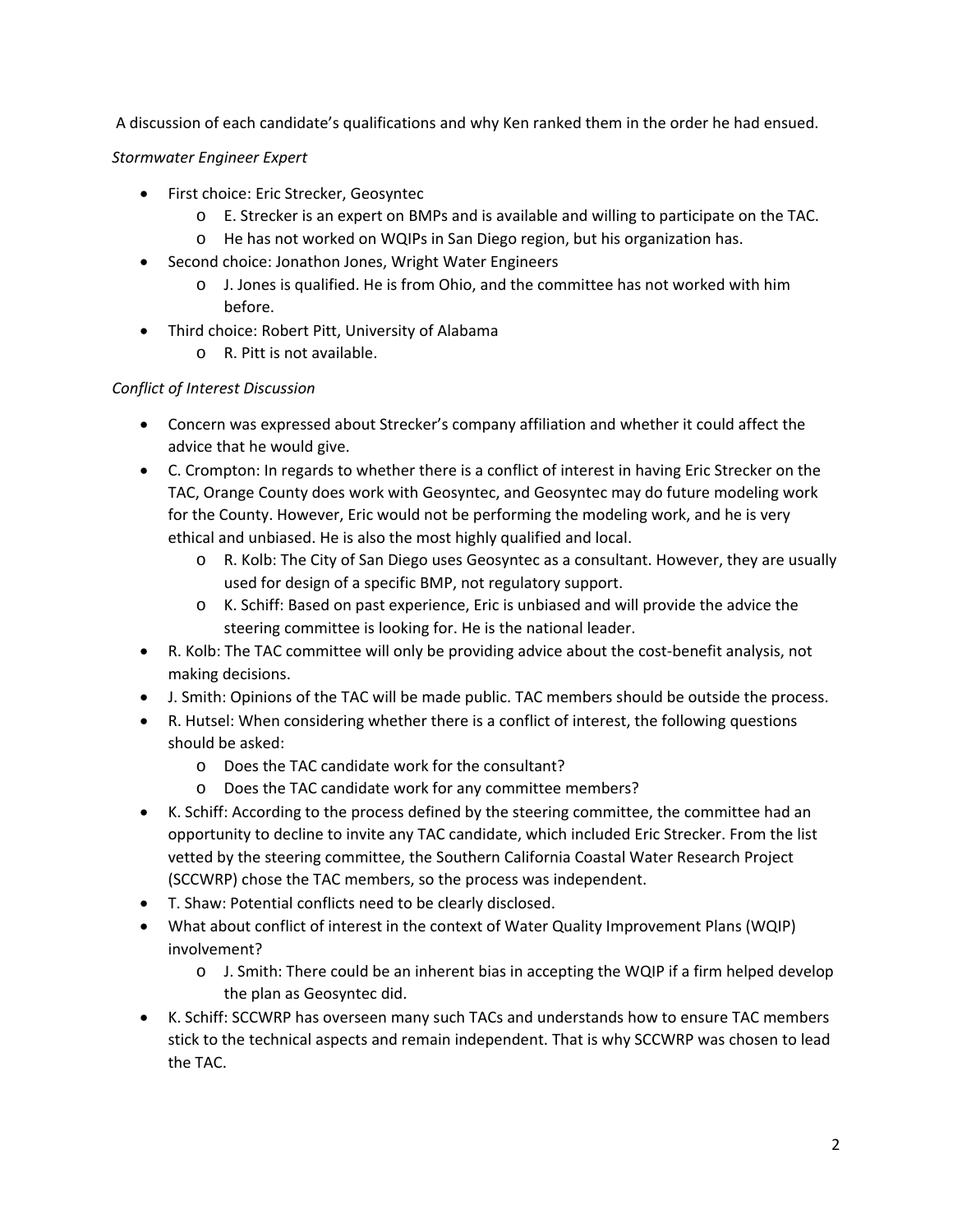# *Wastewater Treatment/Conveyance Engineer Expert*

- First choice: Rhodes Trussel, Independent Consultant
	- o R. Trussel is from southern California.
- Second choice: John Redner, Los Angeles County Sanitation Districts (retired)
- Third choice: John Larson, Independent Consultant
- The steering committee concurred with this choice.

## *Public Health Expert*

- First choice: Tim Wade, Environmental Protection Agency
	- $\circ$  T. Wade works as an epidemiologist at the EPA but does not make water quality standards.
	- o He participated on the advisory team for the surfer health study and has already been through several federal economic analyses.
	- o The only thing that might impede his involvement will be EPA management approval.
	- o He will not be compensated for his participation in the TAC.
- Second choice: Sam Dorevitch, University of Chicago
	- o S. Dorevitch has experience performing microbial analyses.
- The steering committee concurred with this choice.

## *Resource Economist Expert*

- The top three choices for the resource economist position ‐ Linwood Pendleton, Judith Kildow, and Michael Hanemann ‐ are all unavailable. SCCWRP is looking into two other options:
	- o Charles Colgan, National Ocean Economics Program
		- C. Colgan has performed beach studies on both the east and west coast.
		- R. Kolb: He is the preferred choice because of his experience.
	- o James Hilger, NOAA Southwest Fisheries
		- **J.** Hilger has performed beach economics studies and is local.
		- R. Hutsel: Hilger has some pretty strong and public opinions about public funding that could affect perceptions of his contributions to the TAC.

## *TAC Process*

- The consultant will need to review and provide input on the TAC schedule.
- The first TAC meeting with the steering committee will be the week of July 11.
	- o The consultant's work plan will be provided two weeks prior (around June 21).
	- o The consultant will present the work plan to the TAC. The committee would then break into private session after lunch, followed by a report to the consultant and steering committee later in the day. A written report will also be developed.
- Should the first TAC meeting be open to the public?
	- o T. Snyder: It might not be necessary to have the public brought in at the work plan stage.
	- $\circ$  J. A. Weber: We have a public workshop scheduled after the final draft of the work plan is complete.
	- o K. Schiff: A TAC member could be present at the scheduled public workshop.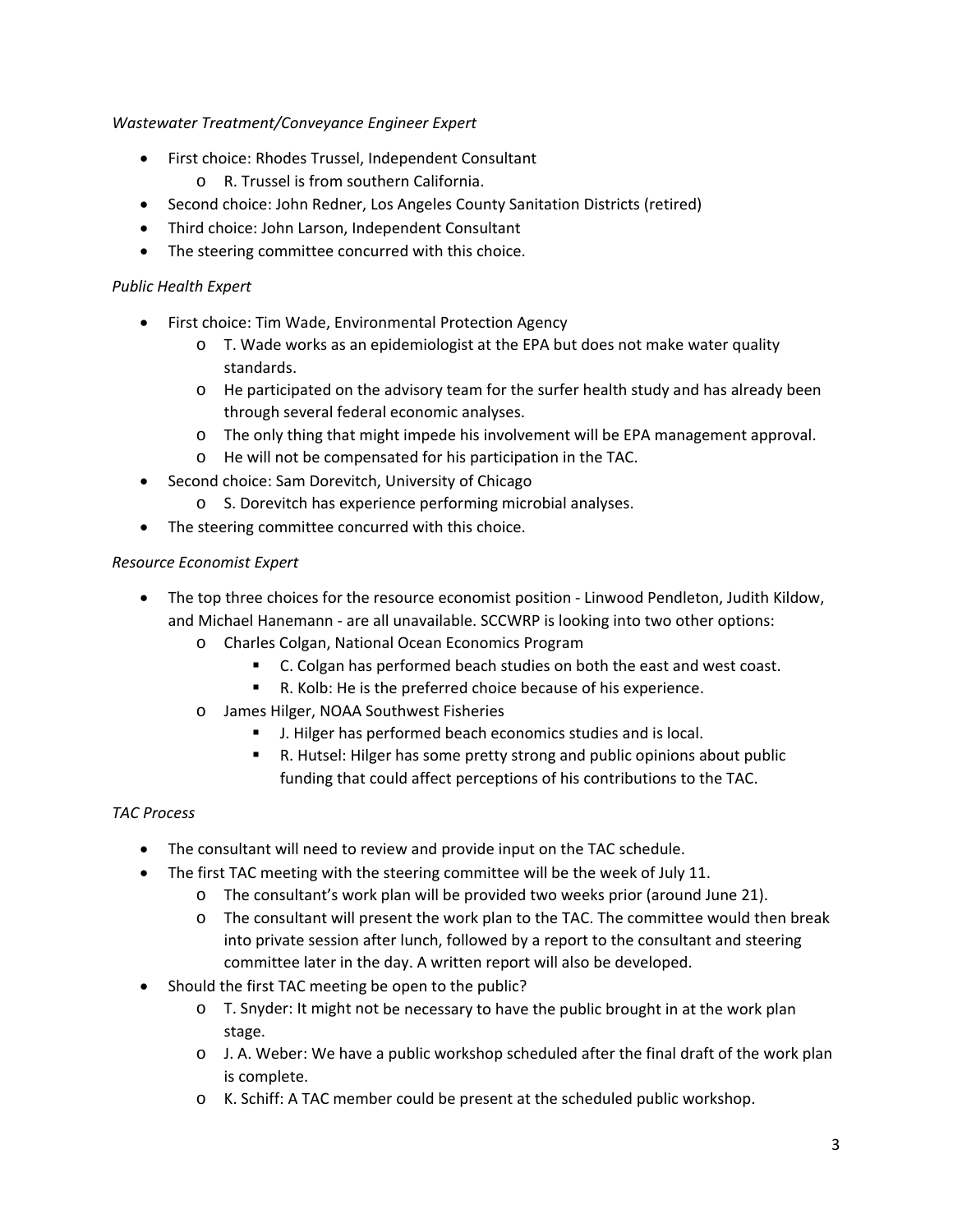- $\circ$  C. Crompton: The first meeting could be an opportunity for the public to listen in and possibly provide comments, but it wouldn't replace the public workshop.
- o R. Hutsel: It seems premature to have the public at the first meeting. The public should have an opportunity to review the written comments provided by the TAC first.
- o T. Shaw: This process should be as open to the public as is reasonable. However, the public meeting should be separate.
- R. Hutsel: What is the process if the TAC says the work plan needs to be revised; will the public workshop move forward?
	- $\circ$  T. Snyder: The work plan would be revised prior to the public meeting.
- The TAC will need to review the cost-benefit analysis (CBA) approximately in early 2017.

# **Alternatives [J. A. Weber]**

- Jo Ann Weber gave an overview of various alternative scenarios that could be modeled for the CBA that had been identified so far.
- R. Kolb: Drew Kleis, City of San Diego, thought it would be a good idea to have current conditions and full implementation as alternatives. He also thought an EPA affordability analysis should be included, as it provides documentation for TMDL schedule modifications. The CBA could also look at retrofits and coordinating with other planned projects to reduce costs.
- T. Snyder: The CBA should look at executing water quality projects at the same time as capital improvement projects to reduce the marginal cost.
	- o R. Hutsel: The opportunity cost of delaying the project would have to be considered.
	- o J. Smith: A lot of these costs are known; we need the consultant to provide intrinsic benefits.
- J. Smith: What year is being used as the baseline?
	- o It will likely be 2014/2015, as the most data exist for that timeframe.
- J. Smith: Benefits and costs should be analyzed independently and then plotted out.
	- o T. Snyder: Costs and benefits need to be correlated, not separate.
- T. Snyder: How is Alternative 4 different from current conditions?
	- o C. Gorham: Alternative 4 only looks at wet weather.
		- o J. Peng: Do we have a comparable number of illnesses for dry weather?
			- Yes, but the water quality doesn't correlate.
		- o T. Snyder: The baseline could be 12 illnesses for wet weather and seven for dry weather. Then, the CBA could look at costs and benefits of driving those numbers down.
- R. Kolb: Should illnesses beyond gastrointestinal (e.g., rash, ear infections) be considered?
	- o How would such illnesses from water exposure be separated from those that are not related?
	- o K. Schiff: Adding other types of illnesses could provide additional benefits.
	- o J. Smith: There would be more cost to bring the total illness rate down.
	- o Can we calculate a background illness for more than just gastrointestinal illness? **Yes.**
- Are there a finite number of scenarios that can be studied?
	- o That number will depend on the consultant.
- The surfer study is a good source of data, but is it viable when it doesn't include the entire population and summer weather?